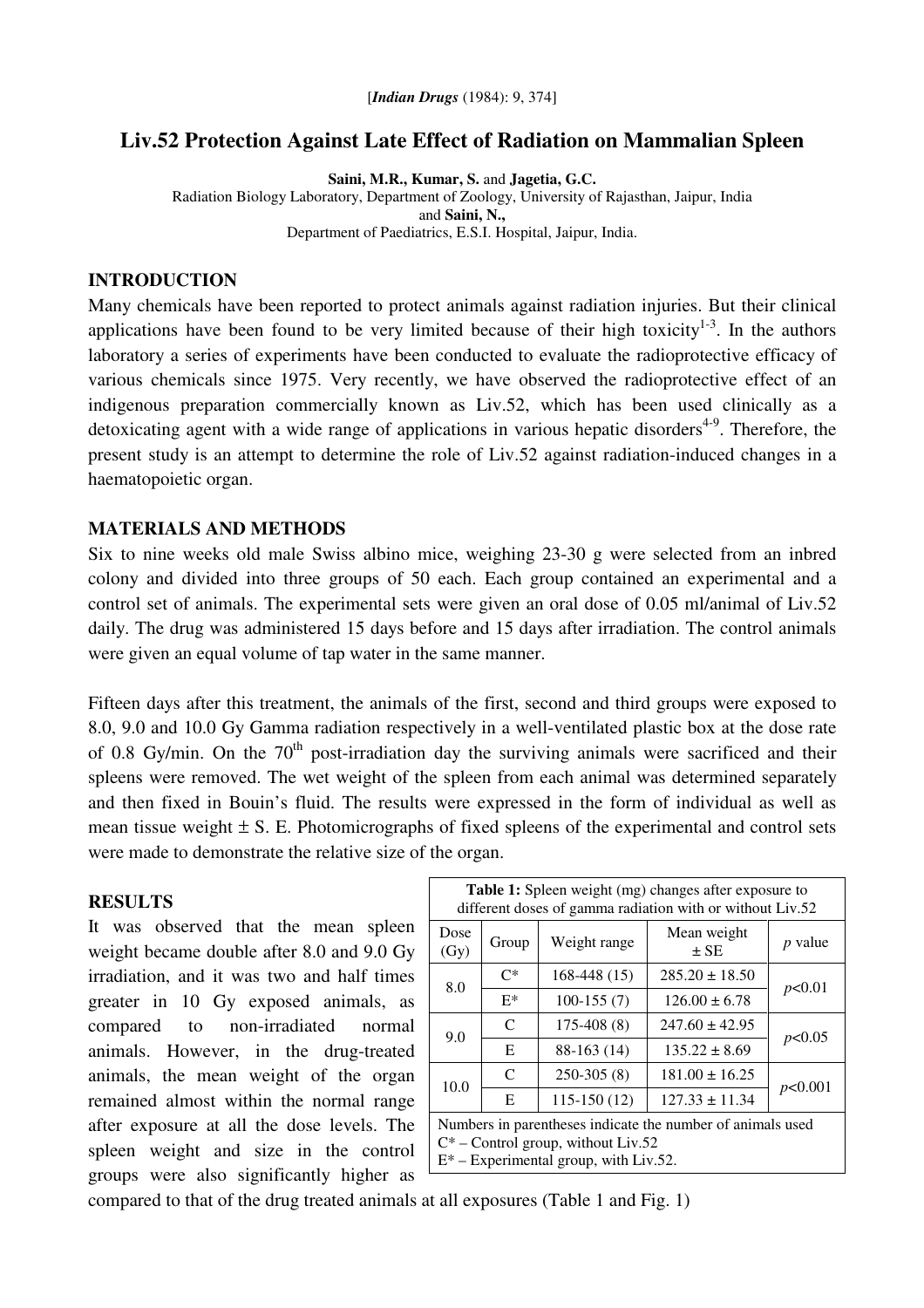## **DISCUSSION**

One of the earliest effects of radiation is a reduction in organ weight, which reflects the histopathological changes in the tissue. The weights of the other organs varied with the dose in a relatively simple manner; those of the most radiosensitive organs could be described by a linear change in the logarithm of the weight against the dose<sup>10</sup>. The spleen, however, showed a more complicated response after total body irradiation. Its weight declined after a series of low doses but it became progressively heavier at higher dose levels<sup>11-13</sup>. A similar behaviour of the spleen is also observed in the present experiment where the weight of this organ became two to two and half **Fig. 1:** Morphological appearance of spleens that received 8 and 9 Gy, with or without Liv.52.



times greater than that of the normal animals at 70 days after exposure to 8.0, 9.0 and 10.0 Gy, while the drug treated animals the spleen weight and size remained almost within the normal range.

Saini<sup>13</sup> has stated that when bone marrow becomes totally aplastic and proliferative its capacity and that of other blood forming organs is reduced or nullified. Then undifferentiated or "stem" cells started dividing and differentiating into erythroblasts and myeloblasts in the red pulp to compensate the peripheral blood cell loss. He also reported that this increased extra medullary haemopoiesis in the active red pulp resulted in an increase in spleen weight. Similarly in the present study a pronounced recovery of the control spleens is demonstrated by a weight increase above normal values, while in the Liv.52-treated animals the spleen weight remained within normal levels which indicates the protection afforded by Liv.52 to the haematopoietic organs from ionizing radiation.

### **SUMMARY**

The effects of 8.0, 9.0 and 10.0 Gy gamma rays were observed at 70 days post-irradiation on the spleen weight changes in the presence and absence of Liv.52. It was found that the drug protects the haematopoietic organs against ionizing radiation. The protection is shown by the absence of compensatory reaction in the Liv.52-treated spleens as is evident by their lesser weight and size.

#### **REFERENCES**

- 1. Thomson J. F., (1962): *Radiation protection in mammals*, Reinhold Publishing Corpn., London.
- 2. Yuhas, J. M., *Radiat. Res*. (1970): 44, 621.
- 3. Harris, J. W. and Phillips, J. L., *Radiat. Res*. (1971): 46, 362.
- 4. Mathur, P. S., *Curr. Med. Pract*. (1957): 1, 107.
- 5. Joglekar, G. V., Chitale, G. K. and Balwant, J. H., *Acta Pharmacol et toxicol*. (1963): 20, 73.
- 6. Karandikar, S. M., Joglekar, G. V., Chitale, G. K. and Balwani, J. H., *Acta Pharmacol et toxicol*. (1963): 20, 274.